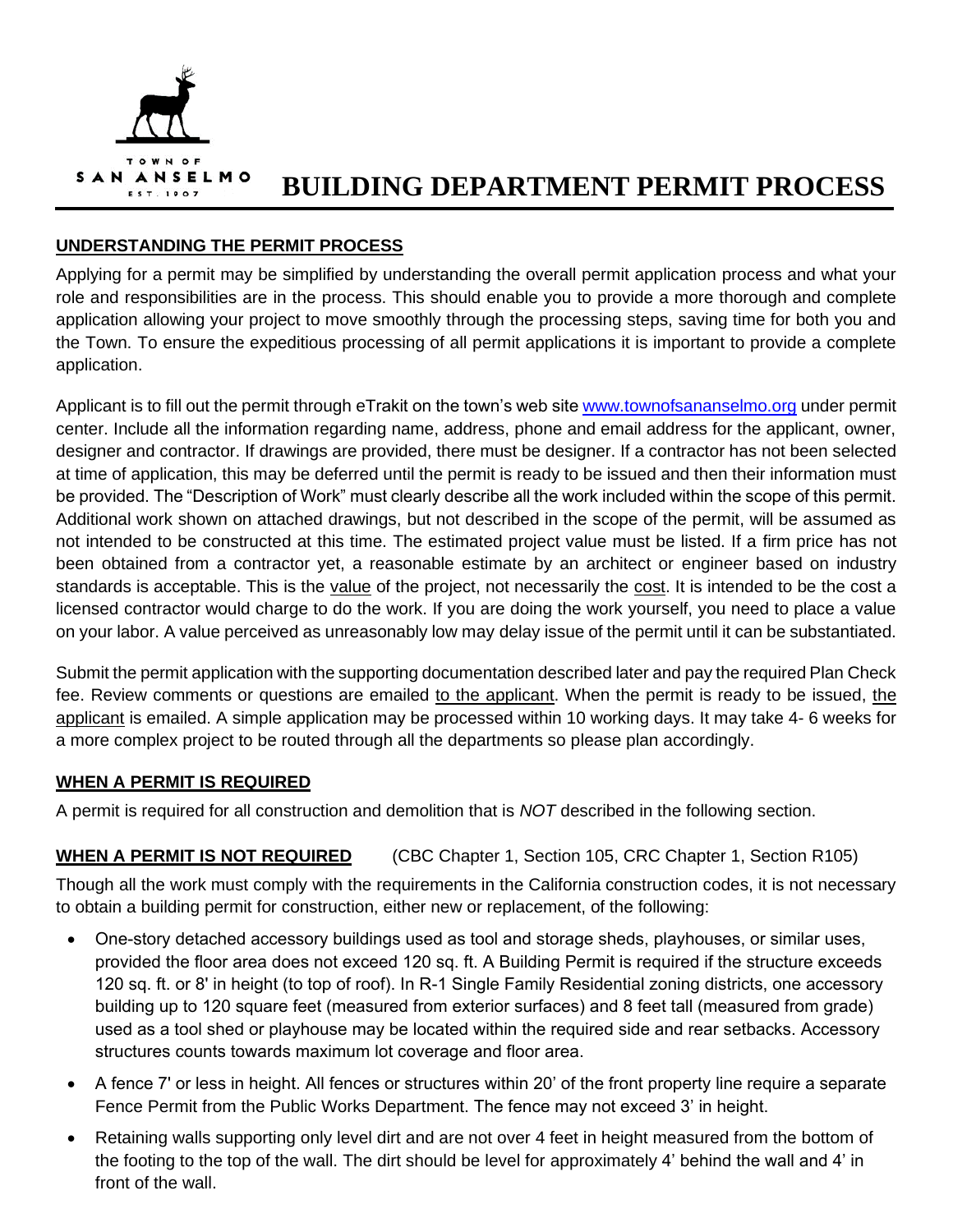- Walkways or driveways under 150 sqft placed on grade. Anything greater than 150 sqft requires a Flatwork permit.
- Decks not exceeding 200 square feet in area that are not more than 30" above grade at any point, are not attached to a dwelling and do not serve an exit door.
- Painting, papering and similar finish work unless it is part of a project that requires a permit.
- A window awning supported by an exterior wall of a single-family residence or garage and it does not project more than 54 inches.
- Stopping of leaks or clearing of stoppages in plumbing drainpipes, water pipes, or fixtures as long as valves, pipes, or fixtures are not replaced. Valves, pipes, and/or fixtures may be removed and reinstalled but not replaced without a permit.
- Replacement of electrical receptacles, switches, circuit breakers or fixtures as long as no wiring is changed or moved.
- Non-fixed & movable cases, racks, counters, and partitions in non-residential facilities not over 5 feet 9 inches high.

# **GOVERNING CONSTRUCTION CODES & CRITERIA**

- Codes used for the basis for design and construction must be the 2019 editions of the California Building Code, California Residential Code, California Plumbing Code, California Mechanical Code, California Electrical Code, California Green Building Standards Code and California Energy Code.
- Earthquake loading shall be based upon Seismic Design Category D2 unless a Licensed Design Professional (engineer or architect) can demonstrate otherwise.
- Analysis for wind loads shall be based upon an 85mph wind (3 second gust), Exposure B.

# **LICENSED DESIGN PROFESSIONAL REQUIRED**

**A licensed design professional (engineer or architect) is required to prepare design documents unless a designer can verify the construction will conform to the all the requirements of California Residential Code Section R301. It is the obligation of a designer to show the structure complies with the conventional framing requirements by identifying all the braced walls, showing there are no irregular or offset walls, and showing all construction details. Irregular or non-conforming parts must be designed by a licensed engineer or architect as required by CRC R301.1.3.**

## **BUILDING DIVISION REQUIREMENTS FOR SUBMITTAL FOR A PERMIT**

Drawings must be 11"x17" or 24"x36" and all drawings for the project must be the same size. Supporting documents such as calculations and product data may be 8½"x11". No letter or number may be smaller than 1/8" (12 pt.). All drawings and details must be drawn to scale and the scale listed. Lines must be drawn with a straight edge. Drawings must be numbered sequentially or provide a drawing list on the firstsheet.

Every sheet must have a title block with the project address (in a large font), the Assessor's Parcel Number, the owner's name and the name, address and phone number of the designer within it. On the first sheet, provide a directory of all consultants/designers responsible for parts of the project, including architectural, structural, energy, etc. Include the name, address and phone number for each. California Business & Professions Code requires the individual responsible for preparing each sheet have their name, address and phone number on each sheet and signed in ink (of a contrasting color). If plans are prepared by a licensed architect or engineer, each sheet must be "wet-stamped" and signed. Indicate on the drawings the specific codes used as the basis for the design. It is not acceptable to state "the latest codes" or "all applicable codes".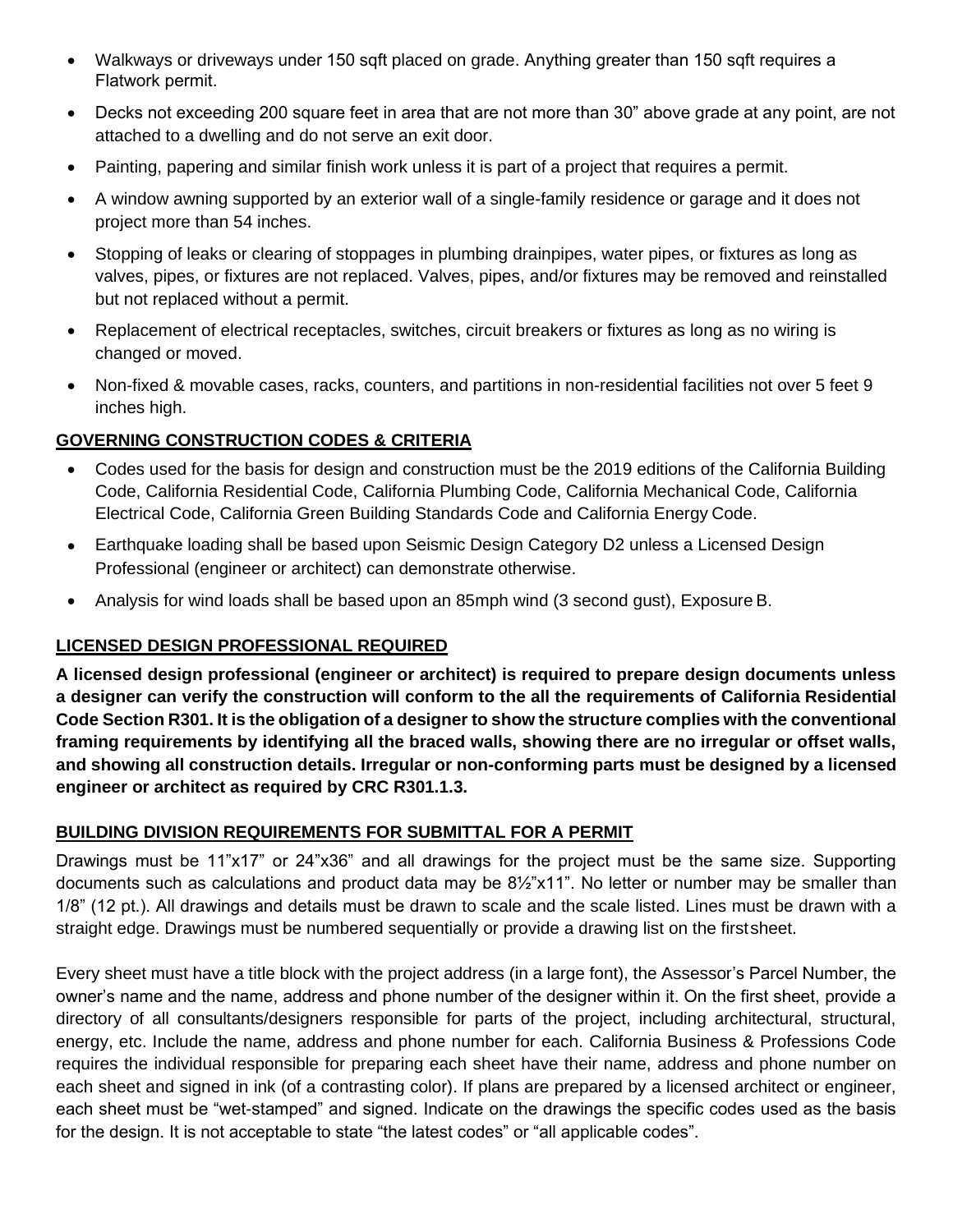## **SUBMISSION MUST INCLUDE:**

- A digital set of the site plan and architectural, structural, electrical and mechanical drawings (floor plans, sections, details, framing plans, foundation plans, exterior elevation views).
- A digital set of structural calculations and soils report, when requested by the Building Department.
- A digital set of energy compliance calculations if glazing area is increased, floor area added, and for all new buildings. Summary Forms buildings CF-IR, CF-1R ADD or CF-1R ALT and MF-IR and kitchen lighting Table (b) from CF-6R LTG-01 must be reproduced, full size, onto the drawings.

# **COVER SHEET (FIRST SHEET) MUST INCLUDE:**

- Clear and concise description of the work proposed.
- If drawings are not numbered sequentially, provide a full list of all drawings.
- If more than one consultant, include a list with their responsibility and name, address and phonenumber.
- Identify the Building Occupancy Group (R3, U, B, M, etc.) as defined in CRC Chapter 1 or CBC Chapter 3.
- Provide the structural design information required by CRC R301 or CBC 1603: floor & roof live loads; basic wind speed & exposure; earthquake design data including seismic design category.

## **SITE PLAN MUST INCLUDE:** (scale: 1" = 10ft. or 1/8" = 1ft.)

- Outline of lot showing length and direction of all property lines.
- Show all buildings, fences, retaining walls, walkways, and driveways. Indicate clearly the distances from any structure to the property lines. Show all structures presently on the site and those proposed.
- Indicate paving material for the driveway. Indicate if it is existing or new paving.
- A north arrow.
- The edge of street pavement and name of any abutting street. Indicate if a curb and/or sidewalk exists.
- Site drainage.
- Show contour lines for lots steeper than a 1' drop over a 7' horizontal distance. (15% grade)

# **ARCHITECTURAL AND STRUCTURAL DRAWINGS MUST INCLUDE**:

(scale: plan views  $\frac{1}{4}$ " = 1ft.; elevations & sections  $\frac{1}{4}$ " = 1ft. or  $\frac{1}{2}$ " = 1ft.; details  $\frac{1}{2}$ " = 1ft. min.)

- Existing floor plans.
- Demolition plans.
- Proposed floor plans.
- Labels identifying use of each room must be on the floor plans. If only a portion of the house is to be remodeled, label all adjacent and surrounding rooms. Clarify the scope by indicating "no work" in any room where no work is to be performed.
- Appropriate elevations of exterior walls. Not only is this to identify work being done but it is to identify the number of stories, floor and building height.
- Sections through all rooms where work is proposed. Building and room sections should extend from the ground to the roof, so all levels are shown. Ceiling height of rooms should be provided. If ceiling slopes, provide dimensions to show average ceiling height exceeds the required height.
- For pre-manufactured fireplaces, provide brand and ICC listing. Indicate requirement for exterior combustion air, glass doors and a spark arrestor. If site-built, provide specific dimensions and materials for the hearth, firebox and chimney.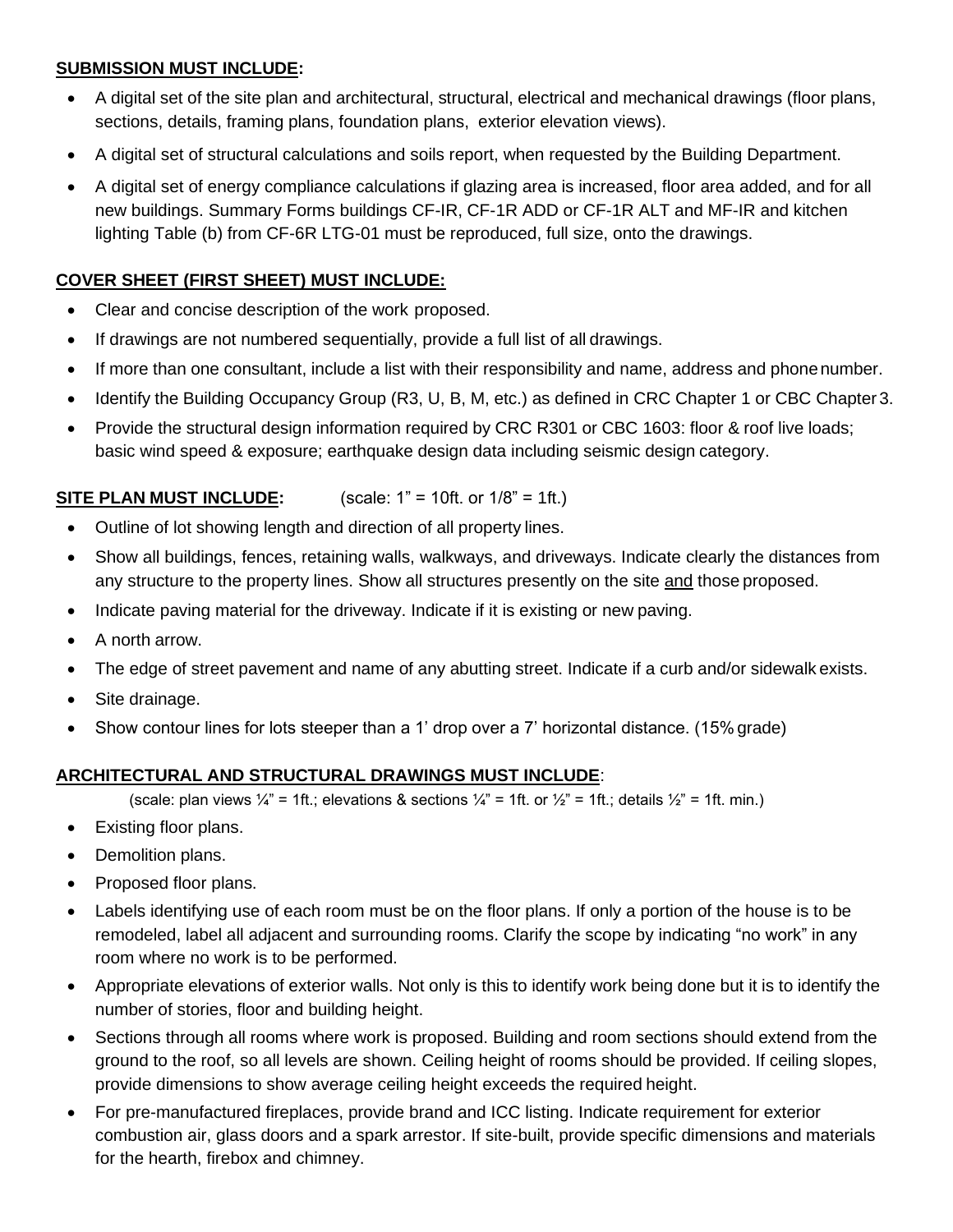- Show handrail and guardrail details. Include height and size of openings for the guardrail.
- Show location of gas and electrical meter and main and subpanels.
- Identify exterior and interior wall finish. Identify where any interior sheetrock is to be installed or replaced.
- Indicate all insulation and R-value.
- Lights, switches, outlets and smoke detector locations. Indicate type of lights (incandescent or florescent). If not florescent, indicate the type of switch required by the energy code.
- All plumbing fixtures, including water heater location.
- Heating equipment, location, seasonal efficiency rating (AFUE) and type of fuel.
- Reproduce Title 24 summary sheets CF-1R, CF-1R ADD or CF-1R ALT and MF-1R full size onto the plans. If kitchen lighting is altered, provide a completed Table (b) from form CF-6R LTG-01. If commercial, include the envelope (ENV), lighting (LTG) and mechanical (MECH) reports.
- Foundation plans and details. Include anchor bolt details, reinforcing sizes, splice length requirements and rebar cover clearances.
- Framing plans and details. Include connection details with hangers, nail and bolt requirements.
- Sufficient cross-sections and framing details to show how the structure will be constructed. Framing details should show all structural members and their locations and size. Size, span and spacing of beams, joists, and rafters should be shown. Specify fasteners and metal connectors.
- Roof framing and details.
- Roofing material and underlayment.
- Concrete, wood and other construction material types and specifications.
- If trusses are proposed, this must be identified on the initial design drawings and truss calculations submitted to the Building Official before any framing starts. The truss design and calculations must be approved by the designated licensed design professional before submittal to the town.
- Clearly note any Structural Observation and/or Special Inspection requirements.

## **CERTIFICATE OF OCCUPANCY**

- Framing plans and details. Include connection details with hangers, nail and bolt requirements.
- Sufficient cross-sections and framing details to show how the structure will be constructed. Framing details should show all structural members and their locations and size. Size, span and spacing of beams, joists, and rafters should be shown. Specify fasteners and metal connectors.
- Roof framing and details.
- California Building Code Section 111 and CRC Section R110 require that no building or structure may be used or occupied until the building official has issued a Certificate of Occupancy. This applies to any new building or structure and any building or portion of a building which changes use or Occupancy Classification as defined by CRC Chapter 1 or CBC Chapter 3.
- For every project involving a new building or structure, or a portion of a building which changes use and/or occupancy classification, a note must be on the first sheet that states: "This project requires a Certificate of Occupancy prior to use and occupancy". For the town to complete this CoO, the following information must be on the first sheet of the drawings:
	- 1. The address of the project.
	- 2. The name and address of the owner.
	- 3. A description of that portion of the building or structure for which the certificate is to be issued.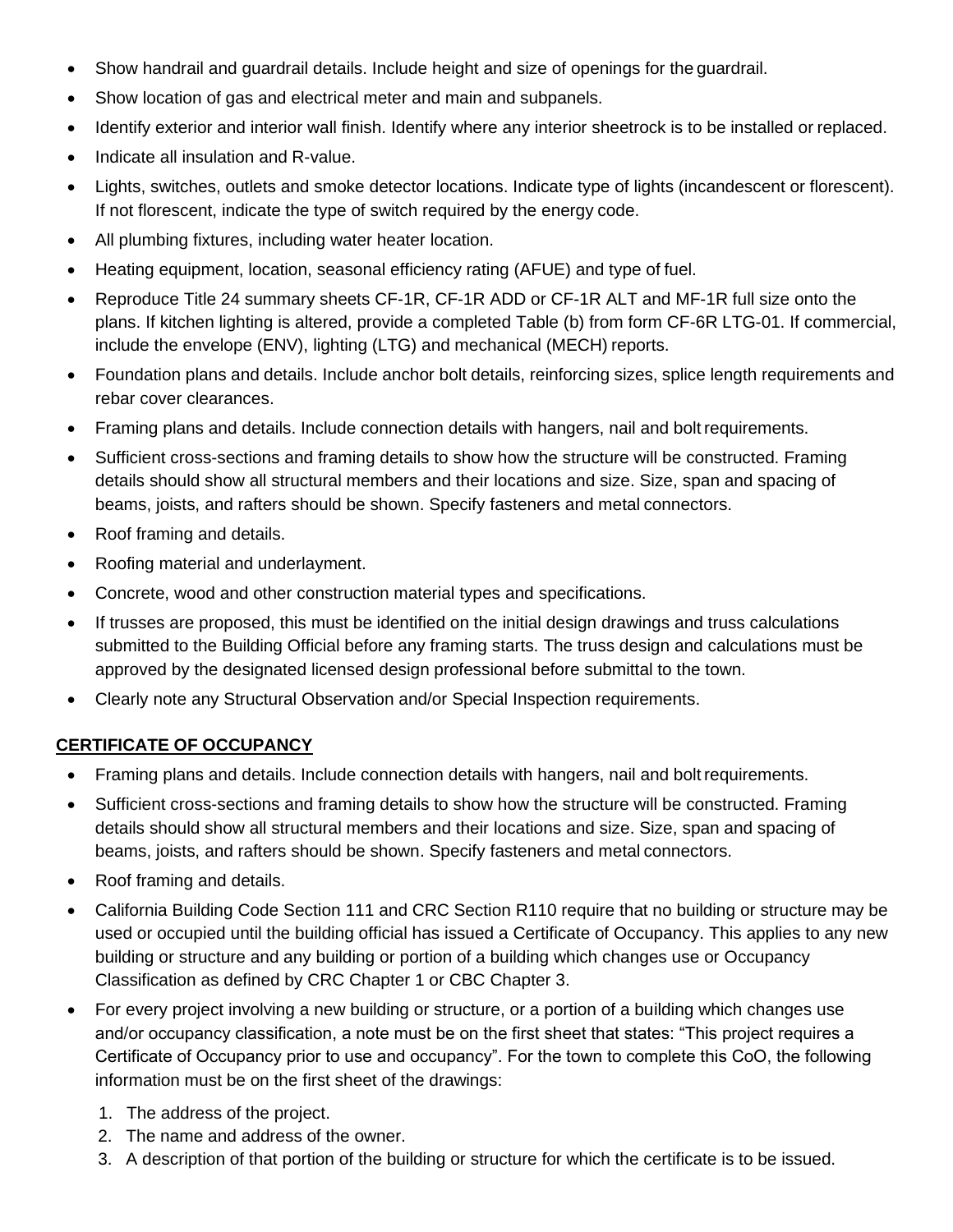- 4. The edition of the code under which the permit was issued.
- 5. The use and occupancy as defined in CRC Chapter 1 or CBC Chapter 3.
- 6. The type of construction as defined CBC Chapter 6.
- 7. The design occupant load as calculated from CBC Table 1004.1.2.
- 8. Whether an automatic sprinkler system was (a) installed and (b) required by code.
- 9. Any special provisions required by the town. (Planning, Public Works or Fire Conditions of Approval)

## **SPECIAL REQUIREMENTS OF THE TOWN OF SAN ANSELMO (AMENDMENTS TO THE STATE CODES)**

- All roofs must be constructed to a Class A assembly.
- All doors used for personnel access must be at least 6'-8" tall.
- Garage ceilings must be at least 7' high.
- Any areas on the property used for driving or parking must be paved with asphalt or concrete or a material approved in advance by the Public Works Director. (gravel is not allowed)
- Sprinklers must be installed in all new and substantially improved residential buildings.
- All utilities to new and substantially improved buildings must be placed underground.
- Property lines must be surveyed for all projects that include a new structure and any remodel to a structure located 5' or less to the property line. Additional projects may be required to be surveyed if location is an issue.
- Swimming pools or spa must be protected by the most stringent requirements of CBC 3109 and the California Health & Safety Code 115920. This requires either a barrier totally enclosing the pool or a pool safety cover complying with ASTM F1346 or locking spa cover complying with ASTM ES 13-89. The barrier must be a minimum of 5-foot-tall with openings less than 4" and be "non-climbable": Any gates must swing away from the pool and be self-latching and self-closing. Latch must be at least 60" above grade per the Health & Safety Code. If the house is part of the barrier, latches on the doors providing access to the pool must be at least 54" above the floor or the doors must have alarms complying with UL2017. Enclosures, alarms or covers must be in place before any water is placed in the pool.
- In commercial or industrial buildings, types NM, NMC, and NMS electric cable or conduit is not allowed.

# **REVISIONS TO DRAWINGS OR PROJECTS (CRC Section R106.4 or CBC Section 107.4)**

Changes are inevitable. Either during the review process or during construction, changes may need to be made to the drawings.

A permit is an agreement between an applicant and the Town to build a project as described in the Description of Work and as shown on the plans. If a change is desired after a permit is issued, fill out a permit application but include the original permit number in the section: Revision to permit #. Describe the change in the "Description of Work" section and submit the changed drawings with the changes clearly noted (clouded). Do not resubmit unchanged drawings. Do not submit 8½x11 sheets.

It is important to understand the difference between a "change" and a "clarification". A change is something different than shown on the approved drawings. A clarification is supplemental information. A clarification may be provided on 8½"x11" sheets. A change needs to have the original drawing modified.

It is important that they be clearly identified as a change from what was previously submitted so that everything on the drawing does not need to be checked again. The common method in practice is to identify everything that changes by drawing a cloud (wavy circle) around what was changed. Attention is then drawn only to those areas and the review of the changes is expedited.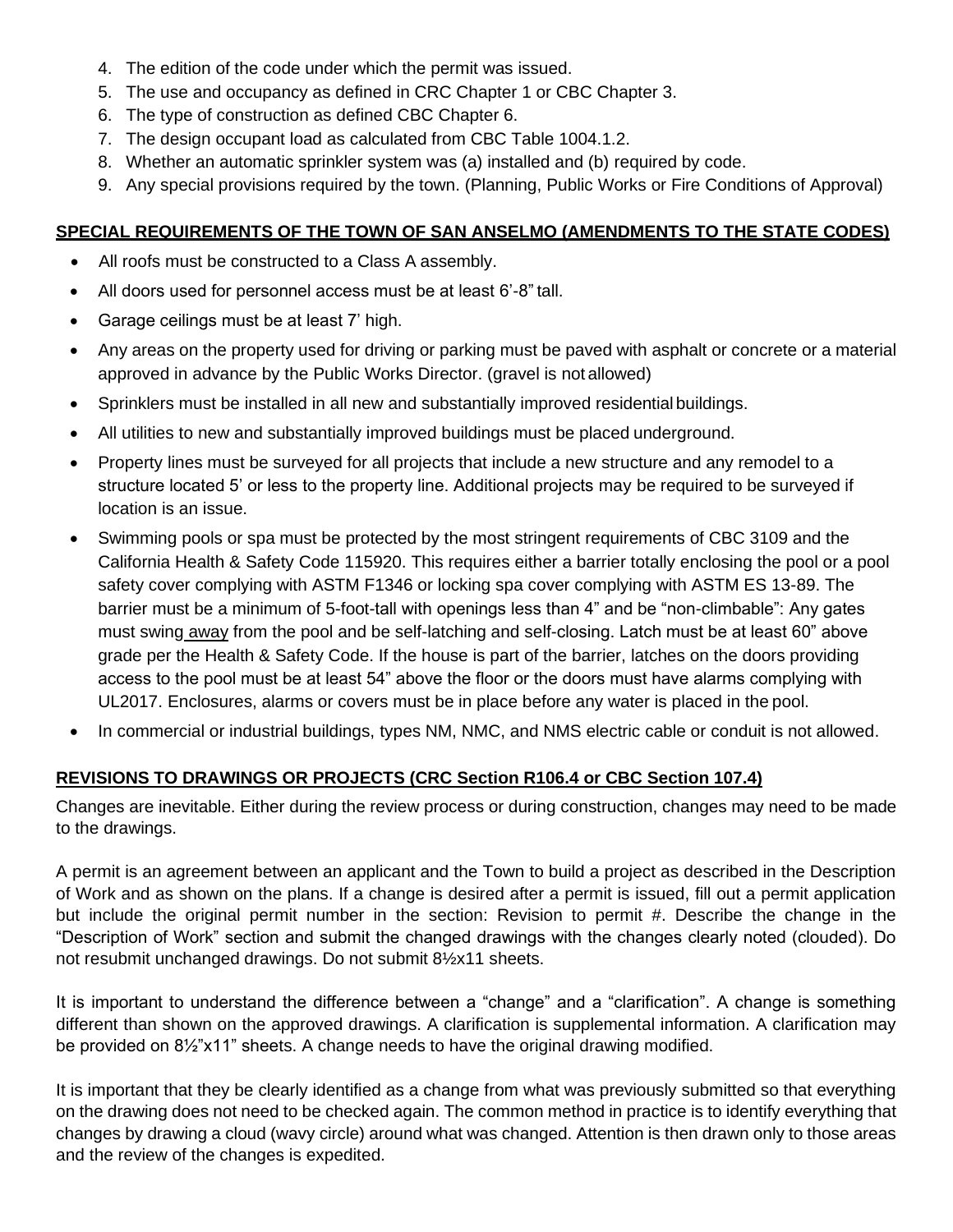In the title block, note that the drawing was revised and issued as Revision 1 and note the new date of issue. Subsequent revisions would be marked Revision 2, etc. and dated.

# **ROSS VALLEY SCHOOL DISTRICT REQUIREMENTS**

Ross Valley School District requires a fee of \$3.48 per square foot be assessed for a residential project which includes any increase of floor area of 500 square feet or more.

At the time of application for the building permit, the Building Division will present the School Impact Fee Form to the applicant with the amount of fees that are to be paid to the Ross Valley School District. The form must be taken to the School District by the applicant, along with a set of plans. The School District will receive the payment, sign the form indicating that the fees have been paid, and the applicant must then return the form to the Building Division prior to issuance of the building permit.

## **COMMONLY MISSED NON-STRUCTURAL ITEMS**

**The following are the most common non–structural items overlooked by designers when submitting plans. In order to minimize the delay in plan review on your project, please take the time to check and see that all these items have been covered on your plans prior to submission.**

- Building and Planning Departments require site plans show all structures on the property including fences, gates, decks, sheds and retaining walls as well as walkways, driveways and sidewalks.
- Town Municipal Code requires that address numbers at least 4" tall for residences and 6" tall for commercial buildings must be in place adjacent to the front door. If not clearly visible from the street, additional numbers are required. Residential numbers must be internally illuminated (backlit) or illuminated by an adjacent light controlled by a photocell and switched only by a breaker so it will remain illuminated all night. At the discretion of the Building Official, on a small project they may be placed adjacent to a light or be reflective numbers. If not currently as described, they must be installed as part of this project. Painted numbers on the curb do not comply. Show the location of existing numbers or require their installation.
- California Residential Code requires that for every project that exceeds a value of \$1,000, smoke alarms and carbon monoxide detectors in the house must be brought up to current code. Indicate location of these on the drawings. If existing bedrooms are not shown on drawings, provide a general note indicting alarms and detectors will be added. If smoke alarms and carbon monoxide detectors already comply, note that. They must be installed outside every bedroom and one on every floor. Additionally, a smoke alarm is required inside every bedroom. For new construction or if areas above ceilings are accessible, smoke detectors and carbon monoxide detectors must be powered by A/C power. Alarms and detectors in existing rooms may be powered by a battery.
- Provide a detail on the drawings indicating the height of any guards (guardrails) and the maximum dimension of openings. All portions of all decks or walkways that are 30" or more above grade or floor level must have a guard 42" in height. Grade is measured as the lowest level within 5'. Any opening must be less than 4". (CBC 1013) (CRC R312)
- Indicate stairway dimensions on the drawings. Residential stairways must be a minimum of 36" in width with a clear headroom of 6'-8" measured along a line measured perpendicular to the plane formed by the nose of the risers. Width in non-residential projects is 44" unless occupancy is less than 50 where the stairs may be 36" wide.
- Indicate rise and run of stairs on the drawings. Residential stairways must have a maximum rise of 7.75" and minimum run of 10". If the tread is less than 11", a nosing projection of .75" minimum to 1.25" maximum must be provided. Non-residential is 7" maximum rise and 11" minimum run. Risers must not have a variation in height greater than 3/8". (CBC 1009) (CRC R311.7.4)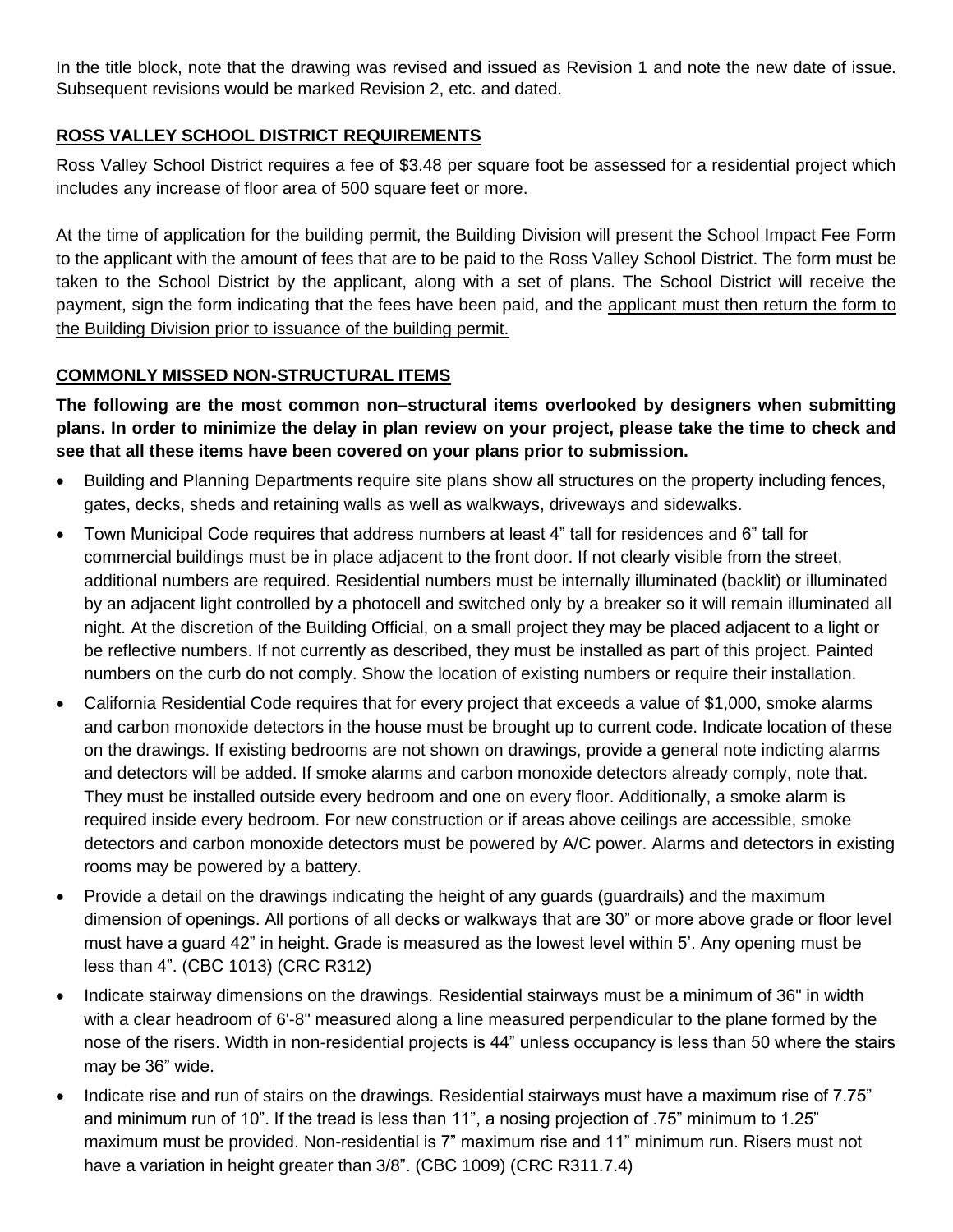- Provide a handrail detail or a note on the drawings indicating design requirements. Handrails, 1¼" to 2" in diameter, or similar cross-section, must be provided 34"-38" above the nose of the treads for the entire length of stairways. Handrails that project from a wall must have a space of not less than 1½" between the handrail and the wall. Guards on stairs must have openings less than 4.375". (CBC 1012) (CRCR311.7.8)
- Show all new electrical outlets. Electrical receptacles must be installed so that no point along the floor line at the face of the wall is more than 6', measured horizontally, from an outlet. This includes any wall space of 2' or more in length. The addition of a door or relocation of a wall may require the receptacles in the adjacent rooms to be modified to comply with this spacing. (CEC 210.52(A))
- Show locations of kitchen outlets on the drawings. GFCI electrical receptacle outlets must be installed in kitchens on all countertop areas greater than 12" in width such that no location is more than 24" from an outlet. This includes islands and peninsulas. Most commonly missed are the ones within 24" of the end of the counter at the sink and those in the island or peninsula. (CEC 210.52(C))
- Indicate that **all** electrical receptacles in a dwelling unit must be tamper-resistant. (CEC 406.12)
- Indicate that all branch circuits serving receptacles in family rooms, dining rooms, living rooms, closets, hallways and similar rooms must have arc-fault circuit-interrupter protection. (CEC 210.12)
- Indicate that all electrical receptacles installed in bathrooms, along kitchen counters, in storage rooms, garages, accessory buildings, or outdoors must have ground fault circuit interrupter protection. (CEC 210.8)
- At least 50% of the wattage of luminaries in kitchens must be high efficacy (florescent). If any lights are not florescent or LED, verify the correct lumens by proving on the drawings a completed Table (b) from Energy Code Compliance Form CF-6R LTG-01.
- Lighting in bathrooms, garages, laundry rooms and utility rooms shall all be high efficacy or controlled by a manual-on/occupancy sensor-off type switch.
- All luminaries in rooms other than kitchen, bathrooms, garage, laundry room or utility room must be high efficacy or controlled by a manually-on/occupant sensor-off type switch or a dimmer.
- Outdoor lighting shall be high efficacy (florescent) or controlled by a photocell/motion sensor combination.
- Toilets must be low-flow type (1.28GPF) and located in a space not less than 30" in width and have a clear space of not less than 24" in front. Indicate dimensions on the drawings. (CPC 402.5)
- Shower heads must be located so that the water spray will not be directed at the stall entrance. Valves must be located so that one does not need to reach into the spray to access the valve. (CPC 408.9)
- A gas-fired furnace or water heater may not be located in a bedroom or bathroom or any room with direct access to those rooms unless the room is separated by a listed, gasketed door assembly with a listed selfclosing device. Clearly show the location of the furnace and water heater on the drawings. (CPC 504.1) (CMC 904.1)
- Show the location of the attic access panel. Attic access must be provided, 20" x 30" minimum, in an area where there is at least 30" clearance overhead. If an appliance (water heater or furnace) is located in the attic, access is required to be at least 22" x 30". (CBC 1209.2) (CPC 508.4)
- Town Municipal Codes requires that roof sheathing must have a radiant barrier unless an energy performance computer analysis shows otherwise. (CEC Table 150.1-A)
- Flood Zone. If the property is near one of the two major creeks in the valley and identified as being in Flood Zone "A" according to the U.S. Department of Housing Flood Insurance Rate Map (FIRM), comply with the requirements of CBC 1403.6, 1612, Appendix G, CRC R322, ASCE 24 and FEMA. An Elevation Certificate is required and to be included full size on the drawings. The Design Flood Elevation (DFE), floor elevation and ground elevation must be shown on the architectural and structural sections that are normally included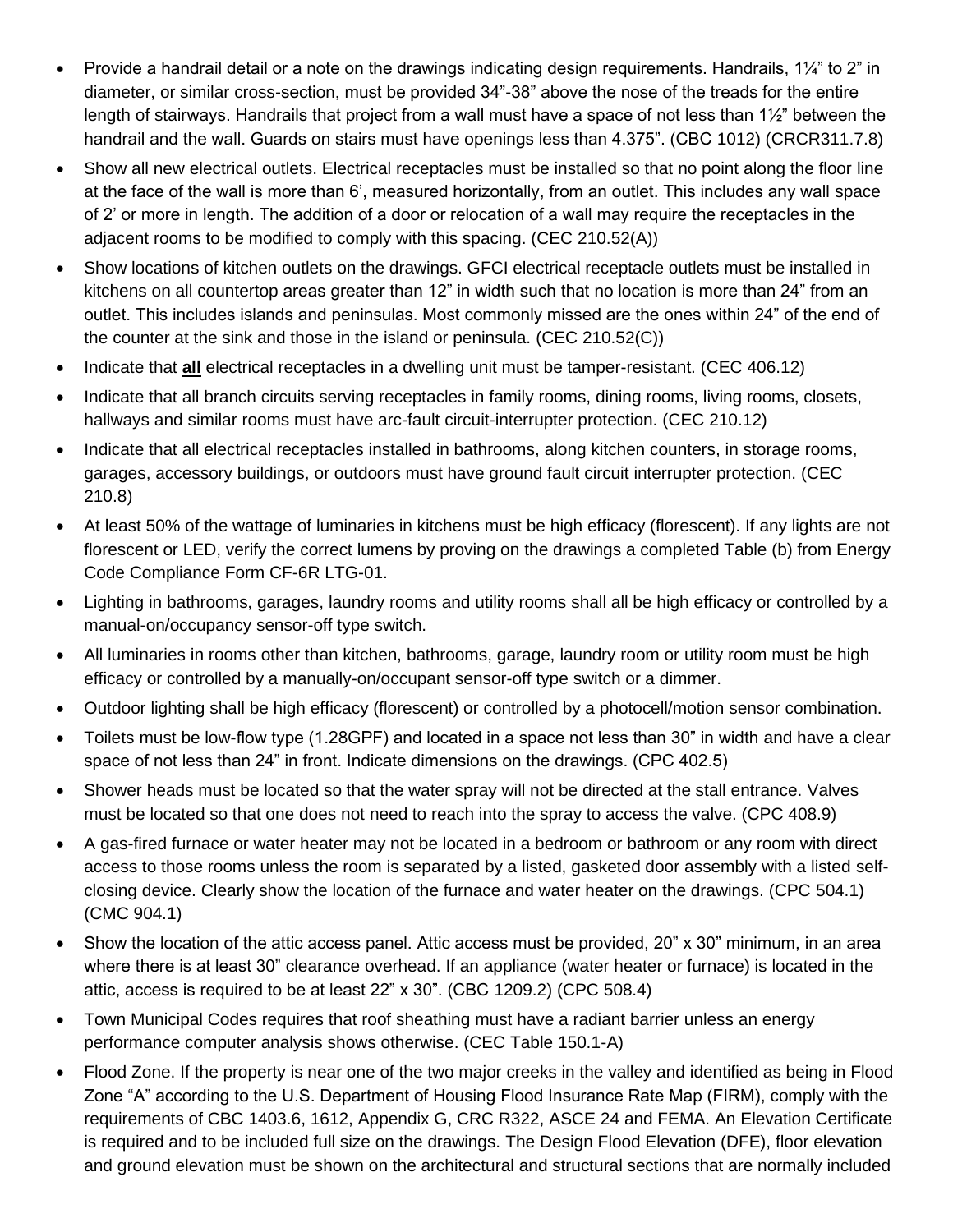with a set of plans. This applies to both remodels and new construction of commercial and residential buildings. Only flood resistant materials as defined by FEMA technical Bulletin 2-08 may be installed below the DFE. Complete Sections A, B and D of the Flood Elevation Certificate based upon design drawings in the initial submittal. Add a note on the front sheet that prior to a framing inspection, an updated Flood Elevation Certificate based upon finished construction with Sections A, B, C and D completed must be provided to the town. If a flood barrier is provided at entrances to a commercial building, it may be removable, but it must have neoprene gaskets and a mechanical device to compress the gaskets and make it watertight. Provide a detail of the barrier on the drawings.

- The Town Municipal Code requires that all driveways and areas used for parking must be paved. Gravel or dirt is not acceptable, but the Town prefers porous material such as pavers, turf blocks or similar material. Describe on your drawings the surface material for all areas used for parking and driving vehicles on your property. If not currently paved, the Public Works Director may require it be corrected as part of this project.
- In order to determine grading permit requirements, Public Works requires that you include on the drawings the amount of excavation, material off-haul, material import and total fill on this project. If excavation, offhaul, import or fill equals or exceeds 25 cy, note that a separate Grading Permit is required. If the off haul is equal or greater than 100cy, Planning Commission approval is required as well as a Grading Permit.
- Public Works requires that your site plan show all existing and proposed impervious areas, identify the surface material and provide the quantity of any changes. Anything greater than 150sqft requires a Flatwork permit.
- Public Works requires that if there is an increase or change in impervious surface area of greater than 500sqft, an engineered storm water/drainage plan must be provided which results in a net zero change in runoff. A runoff analysis needs to be provided by an engineer to substantiate the runoff from the impervious areas(roofs, walkways, patio, driveway, etc.) are all retained and designed to be absorbed at the site and not allowed to run off to the street or neighboring properties. A bio retention system needs to be engineered and details shown. Refer to the Town web site (townofsananselmo.org) under Public Works, Forms and Permits, Bio retention and Homeowners Guide to Storm water Management for more information.

## **COMMONLY MISSED STRUCTURAL ITEMS**

**A licensed design professional (engineer or architect) is required to prepare design documents unless a designer can verify the construction will conform to the all the requirements of California Residential Code Section R301. It is the obligation of a designer to show the structure complies with the conventional framing requirements by identifying all the braced walls, showing there are no irregular or offset walls, and showing all construction details. Irregular or non-conforming parts must be designed by a licensed engineer or architect as required by CRC R301.1.3.**

- Provide on the first sheet the structural design information required by CBC 1603 or CRC Chapter 3: floor & roof live loads; basic wind speed & exposure; earthquake design data including seismic design category.
- In non-residential work, all framing, except non-loadbearing partitions must be designed by a licensed design professional.
- Analysis for wind loads shall be based upon an 85MPH wind with Exposure B and earthquake loading based upon Seismic Design Category D2 unless a Licensed Design Professional can demonstrate otherwise.
- If a residential structure does not provide braced wall lines conforming to the requirements of CRC R602.10 calculations must be prepared by a licensed engineer or architect and submitted with the drawings. If you are proposing a design that is in conformance with CRC R602.10 provisions, the designer must verify that the building meets the requirements by identifying the braced wall lines.